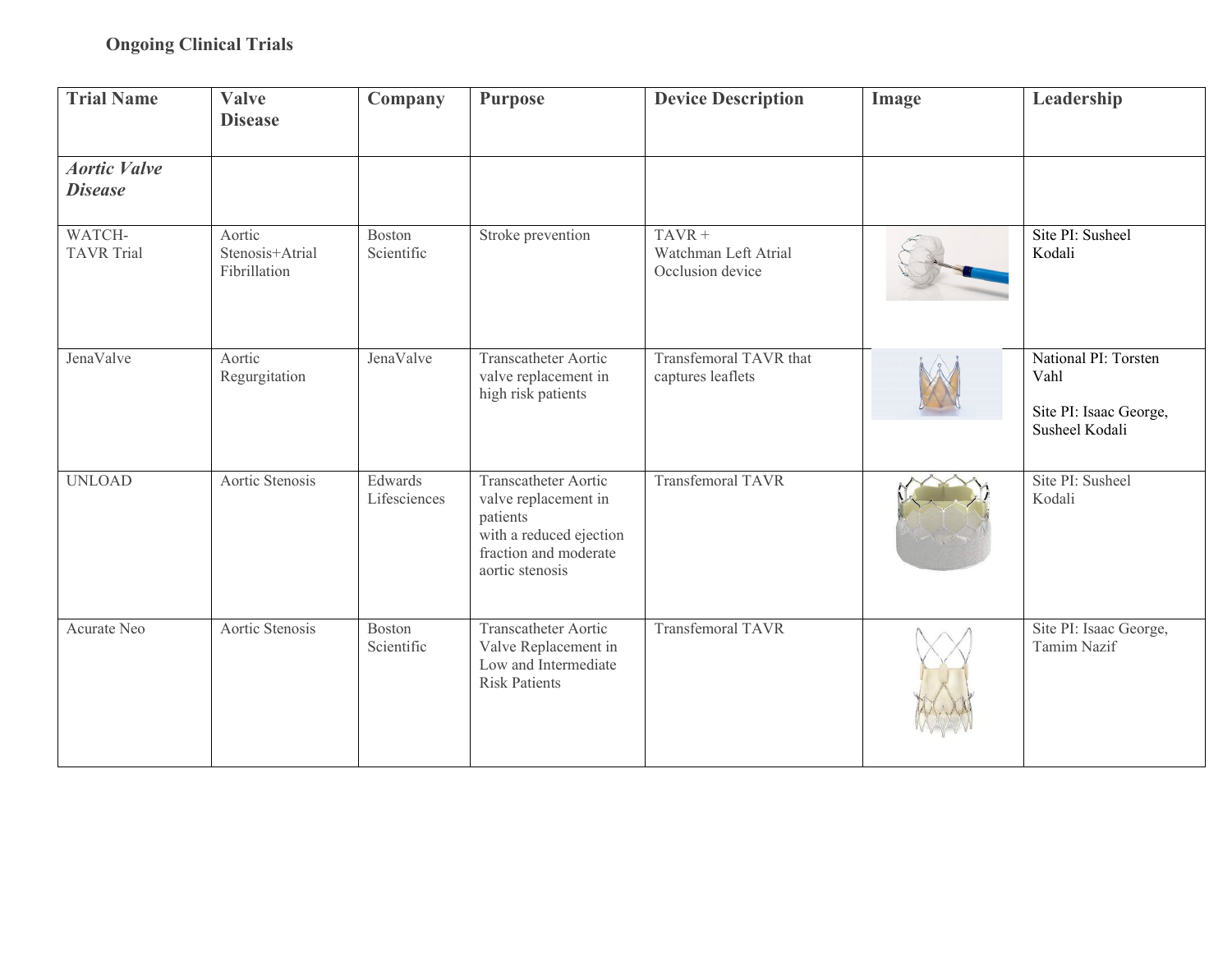| Portico Navitor                | Aortic Stenosis                                       | Abbott SJM              | Transcatheter Aortic<br>Valve Replacement in<br>high risk patients                     | <b>Transfemoral TAVR</b>                                                                                                         | Site PI: Susheel<br>Kodali, Isaac George                                |
|--------------------------------|-------------------------------------------------------|-------------------------|----------------------------------------------------------------------------------------|----------------------------------------------------------------------------------------------------------------------------------|-------------------------------------------------------------------------|
| <b>Mitral Valve</b>            |                                                       |                         |                                                                                        |                                                                                                                                  |                                                                         |
| Intrepid                       | Mitral<br>Regurgitation                               | Medtronic               | Transcatheter<br>Mitral valve<br>Replacement in<br>high risk surgical<br>patients      | Transapical catheter<br>valve                                                                                                    | National Co-PI:<br>Martin Leon<br>Site PI: Isaac George,<br>Martin Leon |
| <b>GDS</b><br>Accucinch-HF rEF | <b>Heart Failure</b>                                  | Ancora                  | Left ventricular<br>support system to<br>prevent heart<br>dilatation                   | Transcatheter approach<br>with ventricular hooks<br>and band                                                                     | Site PI: Susheel<br>Kodali                                              |
| <b>REPAIR-MR</b>               | Mitral<br>Regurgitation in<br>degenerative<br>disease | Abbott                  | Transcatheter<br>mitral valve repair<br>vs surgery in<br>intermediate risk<br>patients | Transseptal approach<br>using clip applied to both<br>anterior and posterior<br>mitral valve leaflets vs<br>open surgical repair | Site PI: Isaac George,<br>Susheel Kodali                                |
| <b>CLASP IID: PASCAL</b>       | Mitral<br>Regurgitation                               | Edwards<br>Lifesciences | Transcatheter<br>Mitral Valve<br>Repair                                                | Transseptal clip applied<br>to both anterior and<br>posterior leaflets<br>independently                                          | Site PI: Isaac George,<br>Susheel Kodali                                |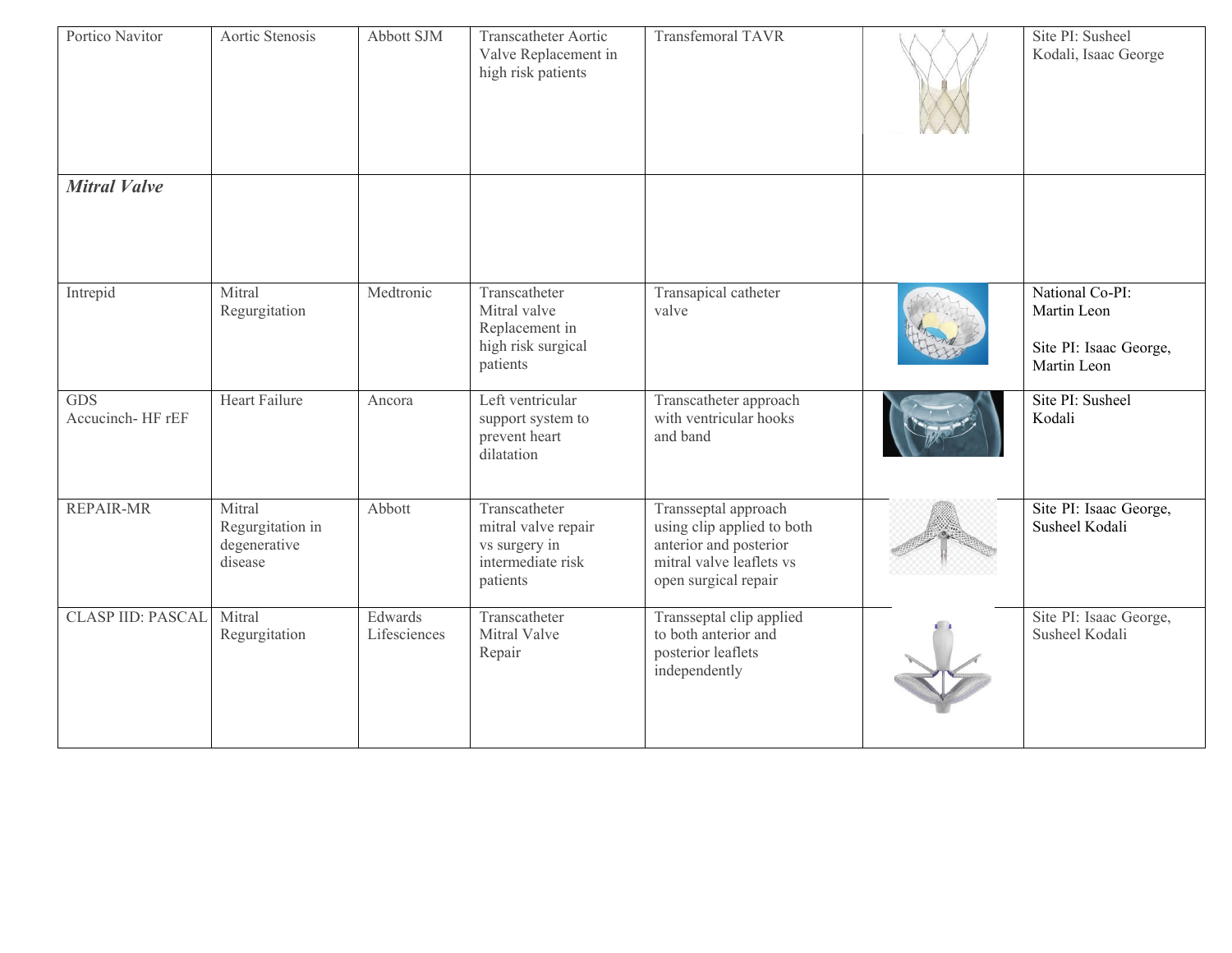| <b>CLASP IID: PASCAL</b> | Mitral<br>Regurgitation    | Edwards<br>Lifesciences | Transcatheter<br>Mitral Valve<br>Repair                                                       | Transseptal clip applied<br>to both anterior and<br>posterior leaflets<br>independently | Site PI: Isaac George,<br>Susheel Kodali                                                    |
|--------------------------|----------------------------|-------------------------|-----------------------------------------------------------------------------------------------|-----------------------------------------------------------------------------------------|---------------------------------------------------------------------------------------------|
| <b>Tricuspid Valve</b>   |                            |                         |                                                                                               |                                                                                         |                                                                                             |
| TriSol                   | Tricuspid<br>Regurgitation | Trisol                  | Transcatheter<br>Tricuspid Valve<br>Replacement                                               | Bileaflet valve delivered<br>from transcatheter<br>transvenous route                    | National PI: Isaac<br>George<br>Site PI: Susheel<br>Kodali                                  |
| Tric Valve               | Tricuspid<br>Regurgitation | P&F                     | Bicaval valves to<br>prevent venous<br>congestion in high-<br>risk patients with<br>severe TR | Transcatheter, one way<br>valves in the SVC and<br><b>IVC</b>                           | Site PI: Isaac George,<br>Susheel Kodali                                                    |
| Triluminate              | Tricuspid<br>Regurgitation | Abbott                  | Transcatheter<br>tricuspid valve<br>repair in high risk<br>patients                           | Transcatheter approach<br>using clip applied to<br>tricuspid valve leaflets             | Site PI: Susheel<br>Kodali                                                                  |
| <b>CLASP-TR</b>          | Tricuspid<br>Regurgitation | Edwards<br>Lifesciences | Transcatheter<br>Tricuspid Valve<br>Repair                                                    | Transcatheter approach to<br>clip applied to tricuspid<br>valve leaflets                | National PI: Martin<br>Leon<br>Site PI: Susheel<br>Kodali, Isaac George                     |
| Evoque                   | Tricuspid<br>Regurgitation | Edwards<br>Lifesciences | Transcatheter<br>Tricuspid Valve<br>Replacement                                               | <b>Transcater Tricuspid</b><br>Valve Replacement                                        | National PI: Susheel<br>Kodali, Rebecca<br>Hahn<br>Site PI: Isaac George,<br>Susheel Kodali |